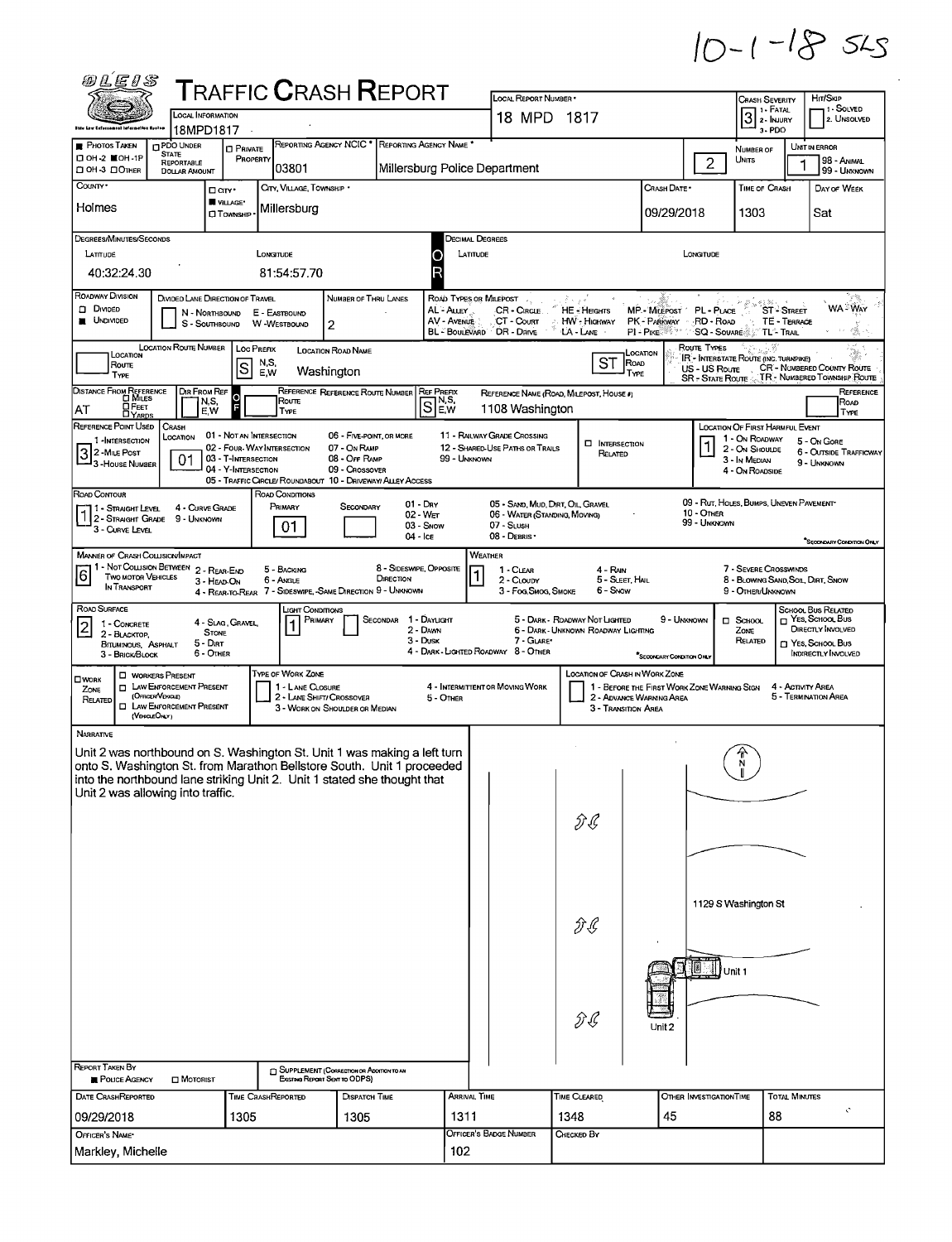| <i>©LE1S</i>                                                         |                                        | <b>NIT</b>                                            |                            |                                                                                |     |                                                                                                           |                                         |                                                                             |                                       |                                                             |                                                  |                                                       |                                    |                                                                                                                                                                                                                    |  |
|----------------------------------------------------------------------|----------------------------------------|-------------------------------------------------------|----------------------------|--------------------------------------------------------------------------------|-----|-----------------------------------------------------------------------------------------------------------|-----------------------------------------|-----------------------------------------------------------------------------|---------------------------------------|-------------------------------------------------------------|--------------------------------------------------|-------------------------------------------------------|------------------------------------|--------------------------------------------------------------------------------------------------------------------------------------------------------------------------------------------------------------------|--|
|                                                                      |                                        |                                                       |                            |                                                                                |     |                                                                                                           |                                         |                                                                             |                                       |                                                             | <b>LOCAL REPORT NUMBER</b>                       | 18 MPD 1817                                           |                                    |                                                                                                                                                                                                                    |  |
| <b>UNIT NUMBER</b>                                                   |                                        |                                                       |                            | OWNER NAME: LAST, FIRST, MIDDLE ( E SAME AS DRIVER )                           |     |                                                                                                           |                                         |                                                                             |                                       | OWNER PHONE NUMBER                                          |                                                  | <b>DAMAGE SCALE</b>                                   |                                    | <b>DAMAGE AREA</b>                                                                                                                                                                                                 |  |
|                                                                      |                                        | Raber, Erma, H                                        |                            |                                                                                |     |                                                                                                           |                                         |                                                                             |                                       | 330-275-5134                                                |                                                  | 3                                                     |                                    | FRONT                                                                                                                                                                                                              |  |
| OWNER ADDRESS; CITY, STATE, ZIP<br><b>CISAME AS DRIVER</b> )         |                                        |                                                       |                            |                                                                                |     |                                                                                                           |                                         |                                                                             |                                       |                                                             |                                                  |                                                       |                                    |                                                                                                                                                                                                                    |  |
| 3052 US 62, Dundee, OH, 44624                                        |                                        |                                                       |                            |                                                                                |     |                                                                                                           |                                         |                                                                             |                                       |                                                             |                                                  | 1 - None                                              |                                    | □                                                                                                                                                                                                                  |  |
| LP STATE LICENSE PLATE NUMBER                                        |                                        |                                                       |                            |                                                                                |     | VEHICLE IDENTIFICATION NUMBER                                                                             |                                         |                                                                             |                                       |                                                             | # Occupants                                      | 2 - MINOR                                             |                                    |                                                                                                                                                                                                                    |  |
| OH                                                                   | HHR8491<br>1J4NF1GB3AD675279           |                                                       |                            |                                                                                |     |                                                                                                           |                                         |                                                                             |                                       |                                                             |                                                  | 3 - FUNCTIONAL                                        |                                    | O<br>п                                                                                                                                                                                                             |  |
| <b>VEHICLE YEAR</b>                                                  | <b>VEHICLE MAKE</b>                    |                                                       |                            |                                                                                |     | <b>VEHICLE MODEL</b>                                                                                      |                                         |                                                                             |                                       | VEHICLE COLOR                                               |                                                  |                                                       |                                    |                                                                                                                                                                                                                    |  |
| 2010                                                                 | Other<br>Jeep                          |                                                       |                            |                                                                                |     |                                                                                                           |                                         |                                                                             | DBL                                   |                                                             |                                                  | 4 - DISABLING                                         |                                    |                                                                                                                                                                                                                    |  |
| $P$ ROOF OF                                                          | <b>INSURANCE COMPANY</b>               |                                                       |                            |                                                                                |     | POLICY NUMBER<br>Towed By                                                                                 |                                         |                                                                             |                                       |                                                             |                                                  | 9 - Unknown                                           |                                    | о<br>Έ<br>$\Box$                                                                                                                                                                                                   |  |
| INSURANCE<br>SHOWN                                                   | Gieco                                  |                                                       |                            |                                                                                |     | 4480735192                                                                                                |                                         | Finneys                                                                     |                                       |                                                             |                                                  |                                                       |                                    | FEA                                                                                                                                                                                                                |  |
| CARRIER NAME, ADDRESS, CITY, STATE, ZIP<br><b>CARRIER PHONE</b>      |                                        |                                                       |                            |                                                                                |     |                                                                                                           |                                         |                                                                             |                                       |                                                             |                                                  |                                                       |                                    |                                                                                                                                                                                                                    |  |
| US DOT                                                               |                                        | VEHICLE WEIGHT GVWR/GCWR                              |                            |                                                                                |     | CARGO BODY TYPE                                                                                           |                                         |                                                                             |                                       |                                                             | TRAFFICWAY DESCRIPTION                           |                                                       |                                    |                                                                                                                                                                                                                    |  |
|                                                                      |                                        |                                                       | 2 - 10,001 to 26,000x LBs  | 1 - LESS THAN OR EQUAL TO 10K LBS                                              | 01. | 01 - No CARGO BODY TYPE/NOT APPLICABL 09 - POLE<br>02 - Busi Van (9-15 Seats, Inc Driver) 10 - Cargo Tank |                                         |                                                                             |                                       |                                                             |                                                  | 1 - Two Way, Not Divideo                              |                                    | 1 2 - TWO-WAY NOT DIVIDED, CONTINUOUS LEFT TURN LANE                                                                                                                                                               |  |
| HM PLACARD ID NO.                                                    |                                        |                                                       | 3 - More THAN 26,000K Las. |                                                                                |     | 03 - Bus (16+ Seats, Inc Driver)<br>04 - VEHICLE TOWING ANOTHER VEHICLE                                   |                                         | 11 - FLAT BED<br>12 - Dump                                                  |                                       |                                                             |                                                  |                                                       |                                    | 3 - Two-Way, Divided, UNPROTECTED (PAINTED OR GRASS > FT.) MEDIA                                                                                                                                                   |  |
|                                                                      |                                        |                                                       |                            |                                                                                |     | 05 - Logging                                                                                              |                                         | 13 - CONCRETE MIXER                                                         |                                       |                                                             | 5 - ONE-WAY TRAFFICWAY                           | 4 - Two-WAY, DIVIDED, POSITIVE MEDIANBARRIER          |                                    |                                                                                                                                                                                                                    |  |
|                                                                      | HM CLASS                               | $R$ ELATED                                            | <b>HAZARDOUS MATERIAL</b>  |                                                                                |     | 06 - INTERMODAL CONTAINER CHASIS<br>07 - CARGO VAN ENCLOSED BOX                                           |                                         | 14 - AUTO TRANSPORTER<br>15 - GARBAGE /REFUSE                               |                                       |                                                             | $\Box$ Hr / Skip Unit                            |                                                       |                                    |                                                                                                                                                                                                                    |  |
|                                                                      | <b>NUMBER</b>                          |                                                       |                            |                                                                                |     | 08 - Gran, Chips, Gravel                                                                                  |                                         | 99 - OTHER/UNKNOWN                                                          |                                       |                                                             |                                                  |                                                       |                                    |                                                                                                                                                                                                                    |  |
| NON-MOTORIST LOCATION PRIOR TO IMPACT                                |                                        | 01 - INTERSECTION - MARKED CROSSWAL                   |                            | TYPE OF USE                                                                    |     | <b>UNIT TYPE</b>                                                                                          |                                         |                                                                             |                                       |                                                             |                                                  |                                                       |                                    |                                                                                                                                                                                                                    |  |
|                                                                      |                                        | 02 - INTERSECTION - NO CROSSWALK                      |                            | 1                                                                              |     | 06<br>01 - Sub-COMPACT                                                                                    |                                         |                                                                             |                                       |                                                             |                                                  |                                                       |                                    | PASSENGER VEHICLES (LESS THAN 9 PASSENGERS MEDIHEAVY TRUCKS OR COMBO UNITS > 10KLBS BUS/VAN/LIMD(9 OR MORE INCLUDING DRIVER)<br>13 - SINGLE UNIT TRUCK OR VAN ZAXLE, 6 TIRES 21 - BUS/VAN (9-15 SEATS, INC DRIVER) |  |
|                                                                      | 03 - INTERSECTION OTHER                | 04 - MIOBLOCK - MARKED CROSSWALK                      |                            | 1 - PERSONAL                                                                   |     | 02 - COMPACT<br>99 - UNKNOWN 03 - MID SIZE                                                                |                                         |                                                                             |                                       |                                                             | 14 - SINGLE UNIT TRUCK; 3+ AXLES                 |                                                       |                                    | 22 - Bus (16+ Seats, Inc. Driver)                                                                                                                                                                                  |  |
|                                                                      | 06 - BICYCLE LANE                      | 05 - TRAVEL LANE - OTHER LOCATION                     |                            | 2 - COMMERCIAL                                                                 |     | or Hit/Skip<br>04 - Full Size                                                                             |                                         |                                                                             |                                       | 15 - SINGLE UNIT TRUCK / TRAILER                            |                                                  |                                                       | NON-MOTORIST                       | 23 - AMMAL WITH RIDER                                                                                                                                                                                              |  |
|                                                                      | 07 - SHOULDER/ROADSIDE                 |                                                       |                            | 3 - GOVERNMENT                                                                 |     | 05 - Milnivan<br>06 - SPORT UTILITY VEHICLE                                                               |                                         |                                                                             |                                       | 16 - TRUCK/TRACTOR (BOBTAL)<br>17 - TRACTOR/SEMI-TRAILER    |                                                  |                                                       |                                    | 24 - AMMAL WITH BUGGY, WAGON, SURREY                                                                                                                                                                               |  |
|                                                                      | 08 - SIDEWALK                          | 09 - MEDIAN/CROSSING ISLAND                           |                            |                                                                                |     | 07 - Pickup                                                                                               |                                         |                                                                             |                                       | 18 - TRACTOR/DOUBLE<br>19 - TRACTOR/TRIPLES                 |                                                  |                                                       |                                    | 25 - BICYCLE/PEDACYCLIST<br>26 - Pedestrian/Skater                                                                                                                                                                 |  |
|                                                                      | 10 - DRIVE WAY ACCESS                  |                                                       |                            | <b>DIN EMERGENCY</b><br><b>RESPONSE</b>                                        |     | $08 - V_{AN}$<br>09 - MOTORCYCLE                                                                          |                                         |                                                                             |                                       | 20 - OTHER MEDIHEAVY VEHICLE                                |                                                  |                                                       |                                    | 27 - Office Non-Motorist                                                                                                                                                                                           |  |
|                                                                      | 12 - NON-TRAFFICWAY AREA               | 11 - SHARED-USE PATH OR TRAIL                         |                            |                                                                                |     | 10 - MOTORIZED BICYCLE<br>11 - SNOWMOBILE/ATV                                                             |                                         |                                                                             |                                       |                                                             |                                                  |                                                       |                                    |                                                                                                                                                                                                                    |  |
| Has HM PLACARD<br>99 - OTHER/UNKNOWN<br>12 - Other Passenger Vehicle |                                        |                                                       |                            |                                                                                |     |                                                                                                           |                                         |                                                                             |                                       |                                                             |                                                  |                                                       |                                    |                                                                                                                                                                                                                    |  |
| SPECIAL FUNCTION <sup>01</sup> - NONE                                | $02 - T$ Axi                           |                                                       |                            | 09 - AMBULANCE<br>$10 -$ FiRE                                                  |     | 17 - FARM VEHICLE<br>18 - FARM EOUIPMENT                                                                  |                                         | MOST DAMAGED AREA<br>01 - None                                              |                                       |                                                             | 08 - Lert Side                                   |                                                       | 99 - UNKNOWN                       | Action                                                                                                                                                                                                             |  |
| 01                                                                   |                                        | 03 - RENTAL TRUCK (OVER 10K LBS)                      |                            | 11 - HIGHWAY/MAINTENANCE                                                       |     | 19 - MOTORHOME                                                                                            | 02                                      | 02 - CENTER FRONT                                                           |                                       |                                                             | 09 - LEFT FRONT                                  |                                                       |                                    | 1 - NDN-CONTACT<br>3<br>2 - Non-Coulsion<br>3 - STRIKING                                                                                                                                                           |  |
|                                                                      | 05 - Bus - Transit                     |                                                       |                            | 04 - Bus - SCHOOL (PUBLIC OR PRIVATE) 12 - MILITARY<br>13 - Pouce              |     | 20 - Golf Cart<br>21 - Train                                                                              |                                         | 03 - RIGHT FRONT<br>MPACT ARE 04 - RIGHT SIDE                               |                                       |                                                             | 10 - TOP AND WINDOWS<br>11 - UNDERCARRIAGE       |                                                       |                                    | 4 - STRUCK                                                                                                                                                                                                         |  |
|                                                                      | 06 - Bus - Charter<br>07 - Bus SHUTTLE |                                                       |                            | 14 - PUBLIC UTILITY<br>15 - OTHER GOVERNMENT                                   |     | 22 - OTHER (EXPLAN 3H NARRATIVE)                                                                          | 02 <sub>1</sub>                         | 05 - Right Rear<br>06 - REAR CENTER                                         |                                       |                                                             | 12 - LOAD/TRAILER<br>13 - TOTAL (ALL AREAS)      |                                                       |                                    | 5 - STRIKING/STRUCK                                                                                                                                                                                                |  |
|                                                                      | 08 - Bus - OTHER                       |                                                       |                            | 16 - CONSTRUCTION EOIP.                                                        |     |                                                                                                           |                                         | 07 - LEFT REAR                                                              |                                       | 14 - Отнев                                                  |                                                  |                                                       |                                    | 9 - UNKNOWN                                                                                                                                                                                                        |  |
| PRE-CRASH ACTIONS                                                    |                                        |                                                       |                            |                                                                                |     |                                                                                                           |                                         |                                                                             |                                       |                                                             |                                                  |                                                       |                                    |                                                                                                                                                                                                                    |  |
| 06                                                                   | MOTORIST                               |                                                       |                            | 07 - MAKING U-TURN                                                             |     |                                                                                                           |                                         | NON-MOTORIST                                                                |                                       |                                                             | 15 - ENTERING OR CROSSING SPECIFIED LOCATIO      |                                                       |                                    |                                                                                                                                                                                                                    |  |
|                                                                      |                                        | 01 - STRAIGHT AHEAD<br>02 - BACKING                   |                            | 08 - ENTERING TRAFFIC LANE                                                     |     | 13 - NEGOTIATING A CURVE<br>14 - OTHER MOTORIST ACTIO                                                     |                                         |                                                                             |                                       |                                                             | 16 - WALKING, RUNNING, JOGGING, PLAYING, CYCLING |                                                       |                                    | 21 - OTHER NON-MOTORIST ACTION                                                                                                                                                                                     |  |
| 99 - UNKNOWN                                                         |                                        | 03 - CHANGING LANES<br>04 - OVERTAKING/PASSING        |                            | 09 - LEAVING TRAFFIC LANE<br>10 - PARKED                                       |     |                                                                                                           |                                         |                                                                             | 17 - WORKING<br>18 - Pushing Verlicue |                                                             |                                                  |                                                       |                                    |                                                                                                                                                                                                                    |  |
|                                                                      |                                        | 05 - MAKING RIGHT TURN<br>06 - MAKING LEFT TURN       |                            | 11 - SLOWING OR STOPPED IN TRAFFIC                                             |     |                                                                                                           |                                         |                                                                             | 20 - STANDING                         |                                                             | 19 - APPROACHING OR LEAVING VEHICLE              |                                                       |                                    |                                                                                                                                                                                                                    |  |
|                                                                      |                                        |                                                       |                            | 12 - DRIVERLESS                                                                |     |                                                                                                           |                                         |                                                                             |                                       |                                                             |                                                  | <b>VEHICLE DEFECTS</b>                                |                                    |                                                                                                                                                                                                                    |  |
| CONTRIBUTING CIRCUMSTANCE<br>Primary                                 | MOTORIST                               |                                                       |                            |                                                                                |     |                                                                                                           | NON-MOTORIST                            |                                                                             |                                       |                                                             |                                                  |                                                       | 01 - TURN SIGNALS                  |                                                                                                                                                                                                                    |  |
| 02                                                                   | 01 - None                              | 02 - FAILURE TO YIELD                                 |                            | 11 - IMPROPER BACKING                                                          |     | 12 - IMPROPER START FROM PARKED POSITION                                                                  | $22 - None$                             | 23 - IMPROPER CROSSING                                                      |                                       |                                                             |                                                  |                                                       | 02 - HEAD LAMPS                    |                                                                                                                                                                                                                    |  |
|                                                                      |                                        | 03 - RAN RED LIGHT                                    |                            |                                                                                |     | 13 - STOPPED OR PARKED ILLEGALLY                                                                          |                                         | 24 - DARTING                                                                |                                       |                                                             |                                                  |                                                       | 03 - TAIL LAMPS<br>04 - BRAKES     |                                                                                                                                                                                                                    |  |
| SECONDARY                                                            |                                        | 04 - RAN STOP SIGN<br>05 - Exceeded Speed LIMIT       |                            |                                                                                |     | 14 - OPERATING VEHICLE IN NEGLIGENT MANNER<br>15 - SWERING TO AVOID (DUE TO EXTERNAL CONDITIONS)          |                                         | 25 - LYING ANDJOR ILLEGALLY IN ROADWAY<br>26 - FALURE TO YIELD RIGHT OF WAY |                                       |                                                             |                                                  |                                                       | 05 - STEERING<br>06 - TIRE BLOWOUT |                                                                                                                                                                                                                    |  |
|                                                                      |                                        | 06 - Unsafe Speed<br>07 - IMPROPER TURN               |                            | 17 - FALURE TO CONTROL                                                         |     | 16 - WRONG SIDE/WRONG WAY                                                                                 |                                         | 27 - NOT VISIBLE (DARK CLOTHING)<br>28 - INATTENTIVE                        |                                       | 07 - WORN OR SUCK TIRES<br>08 - TRAILER EQUIPMENT DEFECTIVE |                                                  |                                                       |                                    |                                                                                                                                                                                                                    |  |
|                                                                      |                                        | 08 - LEFT OF CENTER<br>09 - FOLLOWED TOO CLOSELY/ACDA |                            | 18 - VISION OBSTRUCTION                                                        |     |                                                                                                           |                                         | 29 - FAILURE TO OBEY TRAFFIC SIGNS                                          |                                       |                                                             |                                                  |                                                       | 09 - MOTOR TROUBLE                 |                                                                                                                                                                                                                    |  |
| 99 - UNKNOWN                                                         |                                        | 10 - IMPROPER LANE CHANGE                             |                            |                                                                                |     | 19 - OPERATING DEFECTIVE EQUIPMENT<br>20 - LOAD SHIFTING/FALUNG/SPILLING                                  |                                         | /SIGNALS/OFFICER<br>30 - WRONG SIDE OF THE ROAD                             |                                       |                                                             |                                                  |                                                       | 11 - OTHER DEFECTS                 | 10 - DISABLED FROM PRIOR ACCIDENT                                                                                                                                                                                  |  |
|                                                                      |                                        | <b>PASSING OFF ROAD</b>                               |                            |                                                                                |     | 21 - OTHER IMPROPER ACTION                                                                                |                                         | 31 - Other Non-Motorist Action                                              |                                       |                                                             |                                                  |                                                       |                                    |                                                                                                                                                                                                                    |  |
| <b>SEQUENCE OF EVENTS</b>                                            |                                        |                                                       |                            |                                                                                |     | <b>NON-COLLISION EVENTS</b>                                                                               |                                         | 06 - EQUIPMENT FAILURE                                                      |                                       |                                                             |                                                  |                                                       |                                    |                                                                                                                                                                                                                    |  |
| 20                                                                   |                                        |                                                       |                            |                                                                                |     | 01 - OVERTURN/ROLLOVER<br>02 - FIRE/EXPLOSION                                                             |                                         |                                                                             | (BLOWN TIRE, BRAKE FAILURE, ETC)      |                                                             |                                                  | 10 - Cross Median<br>11 - Cross CENTER LINE           |                                    |                                                                                                                                                                                                                    |  |
| FIRST<br>HARMFUL <sup>1</sup>                                        | HARMFUL                                | Most                                                  |                            | 99 - Univorm                                                                   |     | 03 - IMMERSION<br>04 - JACKXNIFE                                                                          |                                         | 07 - SEPARATION OF UNITS<br>08 - RAN OFF ROAD RIGHT                         |                                       |                                                             |                                                  | OPPOSITE DIRECTION OF TRAVEL<br>12 - DOWNHILL RUNAWAY |                                    |                                                                                                                                                                                                                    |  |
| EVENT                                                                | EVENT                                  |                                                       |                            |                                                                                |     | 05 - CARGO/EQUIPMENT LOSS OR SHIFT                                                                        |                                         | 09 - RAN OFF ROAD LEFT                                                      |                                       |                                                             |                                                  | 13 - OTHER NON-COLLISION                              |                                    |                                                                                                                                                                                                                    |  |
| COLLISION WITH PERSON, VEHICLE OR OBJECT NOT FIXED                   |                                        |                                                       |                            |                                                                                |     | COLLISION WITH FIXED, OBJECT                                                                              |                                         |                                                                             |                                       |                                                             |                                                  |                                                       |                                    |                                                                                                                                                                                                                    |  |
| 14 - PEDESTRIAN                                                      |                                        |                                                       |                            | 21 - PARKED MOTOR VEHICLE                                                      |     | 25 - IMPACT ATTENJATOR/CRASH CUSHION33 - MEDIAN CABLE BARRIER<br>26 - BRIDGE OVERHEAD STRUCTURE           |                                         | 34 - MEDIAN GUARDRAIL BARRIER                                               |                                       |                                                             |                                                  | 41 - Other Post, Pole<br>OR SUPPORT                   | 48 - TREE                          | 49 - FIRE HYDRANT                                                                                                                                                                                                  |  |
| 15 - PEDALCYCLE<br>16 - RAILWAY VEHICLE (TALM, ENGINE)               |                                        |                                                       |                            | 22 - WORK ZONE MAINTENANCE EQUIPMENT<br>23 - STRUCK BY FALLING, SHIFTING CARGO |     | 27 - BRIDGE PIER OR ABUTMENT<br>28 - BRIDGE PARAPET                                                       |                                         | 35 - MEDIAN CONCRETE BARRIER<br>36 - MEDIAN OTHER BARRIER                   |                                       |                                                             | 42 - CULVERT<br>43 - Cura                        |                                                       |                                    | 50 - WORK ZONE MAINTENANCE<br><b>EQUIPMENT</b>                                                                                                                                                                     |  |
| 17 - Animal - Farm<br>18 - Animal - Deer                             |                                        |                                                       |                            | or Ammeng Set in Motion by a                                                   |     | 29 - BRIDGE RAIL<br>30 - GUARDRAIL FACE                                                                   |                                         | 37 - TRAFFIC SIGN POST<br>38 - Overhead Sign Post                           |                                       |                                                             | 44 - Олсн                                        | 45 - EMBANKMENT                                       |                                    | 51 - WALL, BUILDING, TUNNEL<br>52 - OTHER FIXED OBJECT                                                                                                                                                             |  |
| 19 - ANIMAL-OTHER                                                    |                                        |                                                       | <b>MOTOR VEHICLE</b>       | 24 - OTHER MOVABLE OBJECT                                                      |     | 31 - GUARDRAILEND                                                                                         |                                         | 39 - Light/Luminaries Support                                               |                                       |                                                             | 46 - FENCE                                       |                                                       |                                    |                                                                                                                                                                                                                    |  |
| 20 - MOTOR VEHICLE IN TRANSPORT                                      |                                        |                                                       |                            |                                                                                |     | 32 - PORTABLE BARRIER                                                                                     |                                         | 40 - Unury Pous                                                             |                                       |                                                             | 47 - MAILBOX                                     |                                                       |                                    |                                                                                                                                                                                                                    |  |
| UMT SPEED                                                            |                                        | Posted Speed                                          | TRAFFIC CONTROL            | 01 - No Controls                                                               |     | 07 - RALROAD CROSSBUCKS                                                                                   | 13 - Crosswalk LINES                    |                                                                             |                                       | Unit Direction                                              |                                                  | $1 - \text{North}$                                    |                                    | 5 - NORTHEAST<br>9 - Uninnown                                                                                                                                                                                      |  |
| 5                                                                    | 35                                     |                                                       | 12                         | 02 - S TOP SIGN                                                                |     | 08 - RAUROAD FLASHERS                                                                                     |                                         | 14 - WALK/DON'T WALK                                                        |                                       | FROM                                                        | То<br>8                                          | $2 -$ Soum<br>$3 - EAST$                              |                                    | 6 - NORTHWEST<br>7 - SOUTHEAST                                                                                                                                                                                     |  |
| $\square$ Stated                                                     |                                        |                                                       |                            | 03 - YiELD Stov<br>04 - Traffic Signal                                         |     | 09 - RALROAD GATES<br>10 - Costruction Barricade                                                          | <b>15 - O THER</b><br>16 - Not Reported |                                                                             |                                       |                                                             |                                                  | 4 - WEST                                              |                                    | 8 - Southwest                                                                                                                                                                                                      |  |
| ESTIMATED                                                            |                                        |                                                       |                            | 05 - TRAFFIC FLASHERS<br>06 - SCHOOL ZONE                                      |     | 11 - PERSON (FLAGGER, OFFICER<br><b>12 - PAVEMENT MARKINGS</b>                                            |                                         |                                                                             |                                       |                                                             |                                                  |                                                       |                                    |                                                                                                                                                                                                                    |  |
|                                                                      |                                        |                                                       |                            |                                                                                |     |                                                                                                           |                                         |                                                                             |                                       |                                                             |                                                  |                                                       |                                    |                                                                                                                                                                                                                    |  |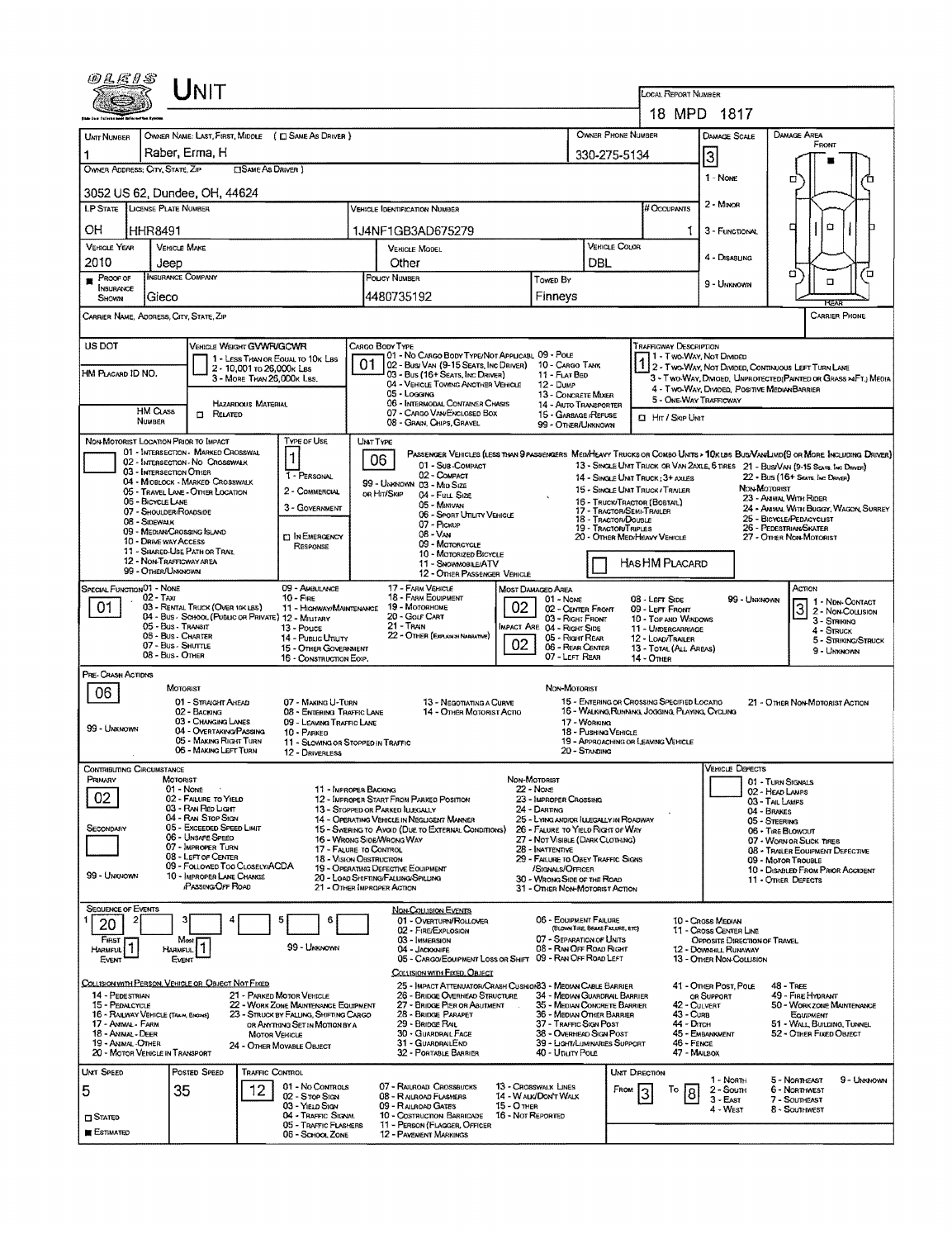| $U$ nit                                                                                                                                   |                                                                                                                                         |                                                                                               | <b>LOCAL REPORT NUMBER</b>                                                                                                   |  |  |  |
|-------------------------------------------------------------------------------------------------------------------------------------------|-----------------------------------------------------------------------------------------------------------------------------------------|-----------------------------------------------------------------------------------------------|------------------------------------------------------------------------------------------------------------------------------|--|--|--|
|                                                                                                                                           |                                                                                                                                         |                                                                                               | 18 MPD 1817                                                                                                                  |  |  |  |
| OWNER NAME: LAST, FIRST, MIDDLE ( C SAME AS DRIVER )<br>UMT NUMBER<br>Peachy, Noah, J                                                     |                                                                                                                                         | <b>OWNER PHONE NUMBER</b>                                                                     | DAMAGE AREA<br>DAMAGE SCALE<br>FRONT                                                                                         |  |  |  |
| 2<br>OWNER ADDRESS: CITY, STATE, ZIP<br><b>CISAME AS DRIVER</b> )                                                                         | 717-348-0169                                                                                                                            | 4<br>▫                                                                                        |                                                                                                                              |  |  |  |
| 1890 Hobbs Road, Mannsville, NY, 13661                                                                                                    |                                                                                                                                         |                                                                                               | $1 - None$<br>α                                                                                                              |  |  |  |
| LP STATE<br>LICENSE PLATE NUMBER                                                                                                          |                                                                                                                                         | 2 - MINOR<br># Occupants                                                                      |                                                                                                                              |  |  |  |
| NY<br>FEJ8297                                                                                                                             | 5FNRL6H54KB022878                                                                                                                       |                                                                                               | $\Box$<br>□<br>6.<br>3 - FUNCTIONAL                                                                                          |  |  |  |
| <b>VEHICLE YEAR</b><br><b>VEHICLE MAKE</b>                                                                                                | <b>VEHICLE MODEL</b>                                                                                                                    | <b>VEHICLE COLOR</b>                                                                          |                                                                                                                              |  |  |  |
| 2019<br>Honda                                                                                                                             | Odyssey                                                                                                                                 | DBL                                                                                           | 4 - DISABLING<br>о<br>Έ                                                                                                      |  |  |  |
| INSURANCE COMPANY<br><b>PROOF OF</b><br>INSURANCE<br>Safeco<br>SHOWN                                                                      | POLICY NUMBER<br>K2945134                                                                                                               | Towep By<br>Finneys                                                                           | $\Box$<br>9 - UNKNOWN                                                                                                        |  |  |  |
| CARRIER NAME, ADDRESS, CITY STATE, ZIP                                                                                                    |                                                                                                                                         |                                                                                               | <b>HEAR</b><br><b>CARRIER PHONE</b>                                                                                          |  |  |  |
|                                                                                                                                           |                                                                                                                                         |                                                                                               |                                                                                                                              |  |  |  |
| US DOT<br>VEHICLE WEIGHT GWWR/GCWR<br>1 - LESS THAN OR EQUAL TO 10K LBS                                                                   | Cargo Body Type<br>01 - No CARGO BODY TYPE/NOT APPLICABL 09 - POLE                                                                      |                                                                                               | <b>TRAFFICWAY DESCRIPTION</b><br>1 - Two-Way, Not DIMDED                                                                     |  |  |  |
| 2 - 10,001 To 26,000 K Las<br>HM PLACARD ID NO.<br>3 - MORE THAN 26,000K LBS.                                                             | 01<br>02 - Bus/VAN (9-15 SEATS, INC DRIVER) 10 - CARGO TANK<br>03 - Bus (16+ SEATS, INC DRIVER)                                         | 11 - FLAT BED                                                                                 | 2 - Two-Way, Not Divided, Continuous Left Turn Lane<br>3 - T WO-WAY, DIVIDED, UNPROTECTEO(PAINTED OR GRASS >4FT.) MEOIA      |  |  |  |
|                                                                                                                                           | 04 - VEHICLE TOWING ANOTHER VEHICLE<br>05 - Logging                                                                                     | 12 - Dunp<br>13 - CONCRETE MIXER                                                              | 4 - Two-Way, DIVIDED, POSITIVE MEDIANBARRIER<br>5 - ONE-WAY TRAFFICWAY                                                       |  |  |  |
| HAZARDOUS MATERIAL<br><b>HM CLASS</b><br>$\Box$ Related<br>NUMBER                                                                         | 06 - INTERMODAL CONTAINER CHASIS<br>07 - CARGO VAN ENCLOSED BOX                                                                         | <b>14 - AUTO TRANSPORTER</b><br>15 - GARBAGE /REFUSE                                          | HIT / SKIP UNIT                                                                                                              |  |  |  |
| TYPE OF USE<br>NON-MOTORIST LOCATION PRIOR TO IMPACT                                                                                      | 08 - GRAIN, CHIPS, GRAVEL<br><b>UNIT TYPE</b>                                                                                           | 99 - OTHER/UNKNOWN                                                                            |                                                                                                                              |  |  |  |
| 01 - INTERSECTION MARKED CROSSWAL<br>02 - INTERSECTION - NO CROSSWALK                                                                     | 05                                                                                                                                      |                                                                                               | PASSENGER VEHICLES (LESS THAN 9 PASSENGERS MED/HEAVY TRUCKS OR COMBO UNITS > 10K LBS BUS/VAWLIMO(9 OR MORE INCLUDING DRIVER) |  |  |  |
| 03 - INTERSECTION OTHER<br>1 - PERSONAL<br>04 - MIDBLOCK - MARKED CROSSWALK                                                               | 01 - Sub-COMPACT<br>02 - COMPACT                                                                                                        | 14 - SINGLE UNIT TRUCK: 3+ AXLES                                                              | 13 - SINGLE UNIT TRUCK OR VAN 2AXLE, 6 TIRES 21 - BUS/VAN (9-15 SEATE, INC DRIVER)<br>22 - Bus (16+ Sears, Inc Draver)       |  |  |  |
| 2 - COMMERCIAL<br>05 - TRAVEL LANE - OTHER LOCATION<br>06 - BICYCLE LANE                                                                  | 99 - UNKNOWN 03 - MID SIZE<br>OR HIT/SKIP<br>04 - FutL Size                                                                             | 15 - SINGLE UNIT TRUCK / TRAILER<br>16 - TRUCK/TRACTOR (BOBTAL)                               | NON-MOTORIST<br>23 - ANIMAL WITH RIDER                                                                                       |  |  |  |
| 3 - GOVERNMENT<br>07 - SHOULDER/ROADSIDE<br>08 - Sidewalk                                                                                 | 05 - MINIVAN<br>06 - Sport UTIUTY VEHICLE                                                                                               | 17 - TRACTOR/SEMI-TRAILER<br>18 - Tractor/Double                                              | 24 - ANIMAL WITH BUGGY, WAGON, SURREY<br>25 - BICYCLE/PEDACYCLIST                                                            |  |  |  |
| 09 - MEDIAN CROSSING ISLAND<br><b>IN EMERGENCY</b><br>10 - DRIVE WAY ACCESS                                                               | 07 - Pickup<br>08 - VAN<br>09 - MOTORCYCLE                                                                                              | 19 - TRACTOR/TRIPLES<br>20 - OTHER MED/HEAVY VEHICLE                                          | 26 - PEDESTRIAN SKATER<br>27 - OTHER NON-MOTORIST                                                                            |  |  |  |
| RESPONSE<br>11 - SHARED-USE PATH OR TRAIL<br>12 - NON-TRAFFICWAY AREA                                                                     | 10 - MOTORIZED BICYCLE<br>11 - SNOWMOBILE/ATV                                                                                           | HAS HM PLACARD                                                                                |                                                                                                                              |  |  |  |
| 99 - OTHER/UNKNOWN                                                                                                                        | 12 - OTHER PASSENGER VEHICLE                                                                                                            |                                                                                               |                                                                                                                              |  |  |  |
| SPECIAL FUNCTION 01 - NONE<br>09 - AMBULANCE<br>$02 - TAX$<br>10 - Fire<br>03 - RENTAL TRUCK (OVER 10K LBS)                               | 17 - FARM VEHICLE<br>Most Damaged Area<br>18 - FARM EQUIPMENT<br>03<br>19 - Мотокноме                                                   | 08 - LEFT SIDE<br>01 - None                                                                   | Астюм<br>99 - UNKNOWN<br>1 1 - Non-Contact                                                                                   |  |  |  |
| 01<br>11 - HIGHWAY/MAINTENANCE<br>04 - BUS - SCHOOL (PUBLIC OR PRIVATE) 12 - MILITARY<br>05 - Bus - Transit                               | 20 - GOLF CART<br>21 - Tran                                                                                                             | 02 - CENTER FRONT<br>09 - LEFT FRONT<br>03 - RIGHT FRONT<br><b>INPACT ARE 04 - RIGHT SIDE</b> | 4 2 - Non-Counsion<br>10 - Top and Windows<br>3 - STRIKING                                                                   |  |  |  |
| 13 - Pouce<br>06 - Bus - CHARTER<br>14 - Pusuc Unury<br>07 - Bus - Shuttle<br>15 - OTHER GOVERNMENT                                       | 22 - OTHER (EXPLAIN IN NARRATIVE)<br>03                                                                                                 | 05 - Right REAR<br>12 - LOAD/TRAILER<br>06 - REAR CENTER                                      | 11 - UNDERCARRIAGE<br>4 - Struck<br>5 - STRIKING/STRUCK<br>13 - TOTAL (ALL AREAS)                                            |  |  |  |
| 08 - Bus - Other<br>16 - CONSTRUCTION EQIP.                                                                                               |                                                                                                                                         | 07 - LEFT REAR<br>14 - Отнев                                                                  | 9 - UNKNOWN                                                                                                                  |  |  |  |
| PRE- CRASH ACTIONS<br><b>MOTORIST</b>                                                                                                     |                                                                                                                                         | NON-MOTORIST                                                                                  |                                                                                                                              |  |  |  |
| 01<br>01 - STRAIGHT AHEAD<br>07 - MAKING U-TURN                                                                                           | 13 - Negotiating a Curve                                                                                                                | 15 - ENTERING OR CROSSING SPECIFIED LOCATIO                                                   | 21 - OTHER NON-MOTORIST ACTION                                                                                               |  |  |  |
| 02 - BACKING<br>03 - CHANGING LANES<br>09 - LEAVING TRAFFIC LANE<br>99 - UNKNOWN<br>04 - OVERTAKING/PASSING                               | 08 - ENTERING TRAFFIC LANE<br>14 - OTHER MOTORIST ACTIO                                                                                 | 16 - WALKING, RUNNING, JOGGING, PLAYING, CYCLING<br>17 - WORKING<br>18 - PUSHING VEHICLE      |                                                                                                                              |  |  |  |
| 10 - PARKED<br>05 - MAKING RIGHT TURN<br>06 - MAKING LEFT TURN<br>12 - DRIVERLESS                                                         | 11 - Slowing or Stopped in Traffic                                                                                                      | 19 - APPROACHING OR LEAVING VEHICLE<br>20 - Standing                                          |                                                                                                                              |  |  |  |
| Contributing Circumstance                                                                                                                 |                                                                                                                                         |                                                                                               | VEHICLE LJEFECTS                                                                                                             |  |  |  |
| PRIMARY<br>MOTORIST<br>01 - None                                                                                                          | <b>NON-MOTORIST</b><br>11 - IMPROPER BACKING<br>22 NOME                                                                                 |                                                                                               | 01 - TURN SIGNALS<br>02 - HEAD LAMPS                                                                                         |  |  |  |
| 01<br>02 - FAILURE TO YIELD<br>03 - RAN RED LIGHT                                                                                         | 12 - IMPROPER START FROM PARKED POSITION<br>13 - STOPPED OR PARKED LLEGALLY<br>24 - DARTING                                             | 23 - IMPROPER CROSSING                                                                        | 03 - TAIL LAMPS<br>04 - BRAKES                                                                                               |  |  |  |
| 04 - RAN STOP SIGN<br>05 - Exceeded Speed Limit<br>SECONDARY                                                                              | 14 - OPERATING VEHICLE IN NEGLIGENT MANNER<br>15 - Swering to Avoid (Due to External Conditions)                                        | 25 - LYING AND/OR LLEGALLY IN ROADWAY<br>26 - FALURE TO YIELD RIGHT OF WAY                    | 05 - STEERING<br>06 - TIRE BLOWOUT                                                                                           |  |  |  |
| 06 - UNSAFE SPEED<br>07 - IMPROPER TURN                                                                                                   | 16 - WRONG SIDE/WRONG WAY<br>17 - FALURE TO CONTROL                                                                                     | 27 - NOT VISIBLE (DARK CLOTHING)<br>28 - INATTENTIVE                                          | 07 - WORN OR SLICK TIRES<br>08 - TRAILER EOUIPMENT DEFECTIVE                                                                 |  |  |  |
| 08 - LEFT OF CENTER<br>09 - FOLLOWED TOO CLOSELY/ACDA<br>99 - Unknown<br>10 - IMPROPER LANE CHANGE                                        | <b>18 - VISION OBSTRUCTION</b><br>19 - OPERATING DEFECTIVE EQUIPMENT                                                                    | 29 - FAILURE TO OBEY TRAFFIC SIGNS<br>/SIGNALS/OFFICER                                        | 09 - MOTOR TROUBLE<br>10 - DISABLED FROM PRIOR ACCIDENT                                                                      |  |  |  |
| PASSING OFF ROAD                                                                                                                          | 20 - LOAD SHIFTING/FALUNG/SPILLING<br>21 - OTHER IMPROPER ACTION                                                                        | 30 - WRONG SIDE OF THE ROAD<br>31 - OTHER NON-MOTORIST ACTION                                 | 11 - OTHER DEFECTS                                                                                                           |  |  |  |
| <b>SEQUENCE OF EVENTS</b>                                                                                                                 | <b>NON-COLLISION EVENTS</b>                                                                                                             |                                                                                               |                                                                                                                              |  |  |  |
| 5<br>6<br>20                                                                                                                              | 01 - OVERTURN/ROLLOVER<br>02 - FIRE/EXPLOSION                                                                                           | 06 - EQUIPMENT FAILURE<br>(BLOWN TIRE, BRAKE FAILURE, ETC)<br>07 - SEPARATION OF UNITS        | 10 - CROSS MEDIAN<br>11 - CROSS CENTER LINE                                                                                  |  |  |  |
| <b>FIRST</b><br>Most<br>2<br>99 - UNKNOWN<br><b>HARMFUL</b><br>Harmful<br>EVENT<br>Event                                                  | 03 - IMMERSION<br>04 - JACKKNIFE<br>05 - CARGO/EOUIPMENT LOSS OR SHIFT                                                                  | 08 - RAN OFF ROAD RIGHT<br>09 - RAN OFF ROAD LEFT                                             | OPPOSITE DIRECTION OF TRAVEL<br>12 - DOWNHILL RUNAWAY<br>13 - OTHER NON-COLLISION                                            |  |  |  |
|                                                                                                                                           | COLLISION WITH FIXED, OBJECT                                                                                                            |                                                                                               |                                                                                                                              |  |  |  |
| COLLISION WITH PERSON, VEHICLE OR OBJECT NOT FIXED<br>14 - PEDESTRIAN<br>21 - PARKED MOTOR VEHICLE                                        | 25 - IMPACT ATTENUATOR/CRASH CUSHION33 - MEDIAN CABLE BARRIER<br>26 - BRIDGE OVERHEAD STRUCTURE                                         | 34 - MEDIAN GUARDRAIL BARRIER                                                                 | 41 - OTHER POST, POLE<br>48 - Tree<br>OR SUPPORT<br>49 - FIRE HYDRANT                                                        |  |  |  |
| 15 - PEDALCYCLE<br>22 - WORK ZONE MAINTENANCE EQUIPMENT<br>16 - RAILWAY VEHICLE (TRAIN, ENGINE)<br>23 - STRUCK BY FALLING, SHIFTING CARGO | 27 - BRIDGE PIER OR ABUTMENT<br>28 - BRIDGE PARAPET                                                                                     | 35 - MEDIAN CONCRETE BARRIER<br>36 - MEDIAN OTHER BARRIER                                     | 42 - Culvert<br>50 - WORK ZONE MAINTENANCE<br>43 - Curs<br>Есилрмелт                                                         |  |  |  |
| 17 - ANIMAL - FARM<br>OR ANYTHING SET IN MOTION BY A<br>18 - Animal - Deer<br><b>MOTOR VEHICLE</b>                                        | 29 - Bridge Rall<br>30 - GUARDRAIL FACE                                                                                                 | 37 - TRAFFIC SIGN POST<br>38 - OVERHEAD SIGN POST                                             | 44 - Олсн<br>51 - WALL, BUILDING, TUNNEL<br>45 - EMBANXMENT<br>52 - OTHER FIXED OBJECT                                       |  |  |  |
| 19 - Animal - Other<br>24 - OTHER MOVABLE OBJECT<br>20 - MOTOR VEHICLE IN TRANSPORT                                                       | 31 - GUARDRAILEND<br>32 - PORTABLE BARRIER                                                                                              | 39 - LIGHT/LUMINARIES SUPPORT<br>40 - Unury Pole                                              | 46 - FENCE<br>47 - MAILBOX                                                                                                   |  |  |  |
| POSTED SPEED<br>UNIT SPEED<br><b>TRAFFIC CONTROL</b>                                                                                      |                                                                                                                                         | <b>UNT DIRECTION</b>                                                                          | 1 - Norm<br>5 - Northeast<br>9 - Unknown                                                                                     |  |  |  |
| 01 - No CONTROLS<br>35<br>12<br>5<br>02 - Stop Sign<br>03 - YIELD SIGN                                                                    | 07 - RAILROAD CROSSBUCKS<br>13 - Crosswalk Lines<br>08 - RAILROAD FLASHERS<br>14 - WALK/DON'T WALK<br>09 - RALROAD GATES<br>15 - O THER | FROM                                                                                          | 2 - South<br>6 - NORTHWEST<br>Ta<br>7 - SOUTHEAST<br>3 East                                                                  |  |  |  |
| 04 - TRAFFIC SIGNAL<br><b>STATED</b><br>05 - TRAFFIC FLASHERS                                                                             | 16 - Not Reported<br>10 - COSTRUCTION BARRICADE<br>11 - PERSON (FLAGGER, OFFICER                                                        |                                                                                               | 4 - WEST<br>8 - SOUTHWEST                                                                                                    |  |  |  |
| E ESTIMATED<br>06 - SCHOOL ZONE                                                                                                           | 12 - PAVEMENT MARKINGS                                                                                                                  |                                                                                               |                                                                                                                              |  |  |  |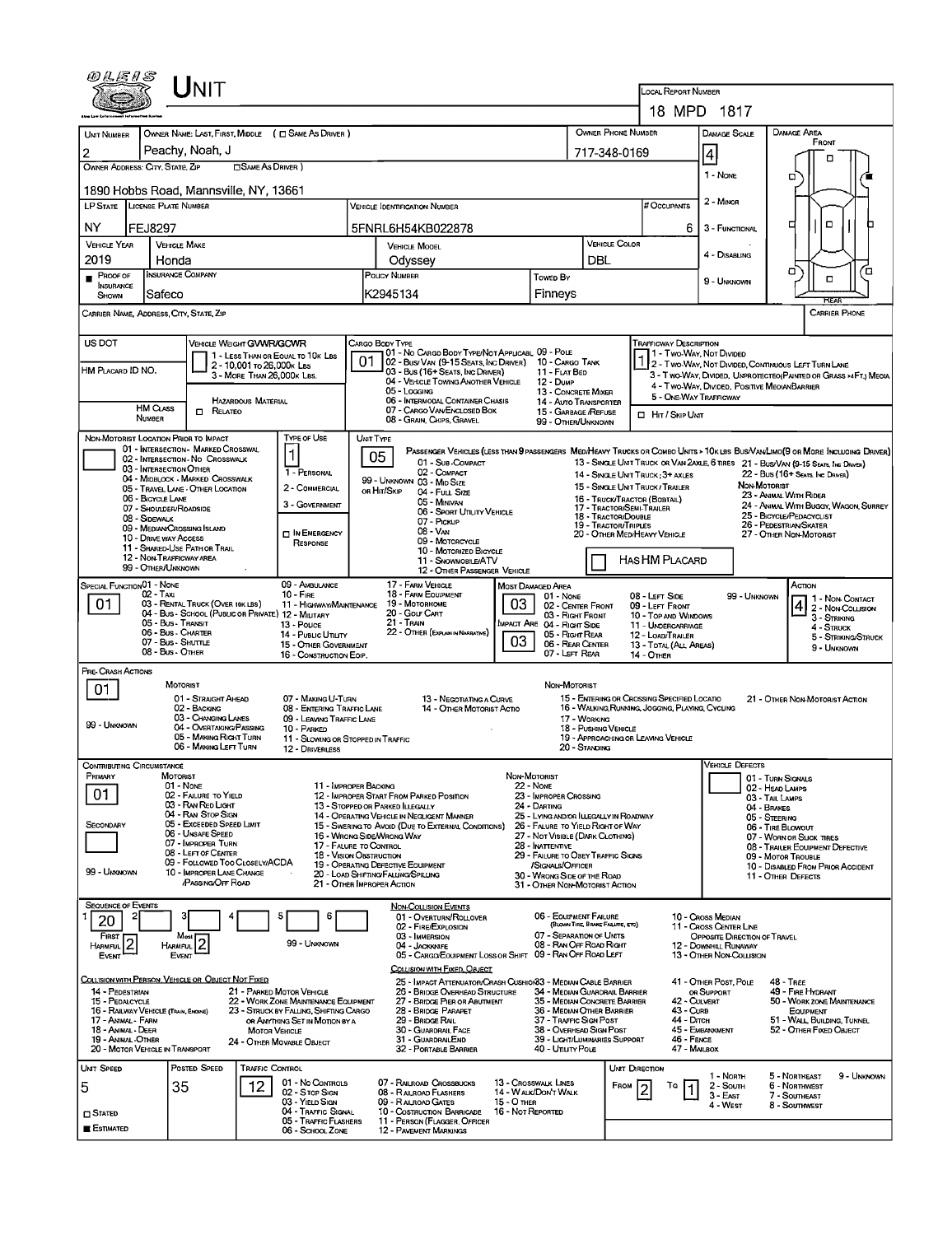|                                                        | @LEIS                                                                                                                          |                                           |                                                   |                                            |                                                                                    | <b>MOTORIST / NON-MOTORIST / OCCUPANT</b>                                                                                 |                                 |                                                      |                                                                            |                             |                                                |                                                                                          |                                |                             |
|--------------------------------------------------------|--------------------------------------------------------------------------------------------------------------------------------|-------------------------------------------|---------------------------------------------------|--------------------------------------------|------------------------------------------------------------------------------------|---------------------------------------------------------------------------------------------------------------------------|---------------------------------|------------------------------------------------------|----------------------------------------------------------------------------|-----------------------------|------------------------------------------------|------------------------------------------------------------------------------------------|--------------------------------|-----------------------------|
|                                                        |                                                                                                                                |                                           |                                                   |                                            |                                                                                    |                                                                                                                           |                                 |                                                      |                                                                            |                             | <b>LOCAL REPORT NUMBER</b><br>18 MPD 1817      |                                                                                          |                                |                             |
|                                                        | Unit Number   Name: Last, First, Middle                                                                                        |                                           |                                                   |                                            |                                                                                    |                                                                                                                           |                                 |                                                      | DATE OF BIRTH                                                              |                             |                                                | AGE                                                                                      | Gender                         | F - FEMALE                  |
|                                                        | Raber, Erma, H                                                                                                                 |                                           |                                                   |                                            |                                                                                    |                                                                                                                           |                                 |                                                      | 06/12/1970                                                                 |                             |                                                | 48                                                                                       | F                              | M - MALE                    |
|                                                        | ADDRESS, CITY, STATE, ZIP                                                                                                      |                                           |                                                   |                                            |                                                                                    |                                                                                                                           |                                 |                                                      |                                                                            |                             |                                                | CONTACT PHONE - INCLUDE AREA CODE                                                        |                                |                             |
| Injuries                                               | 3052 US 62, Dundee, OH, 44624<br>INJURED TAKEN BY EMS AGENCY                                                                   |                                           |                                                   |                                            |                                                                                    | MEDICAL FACILITY INJURED TAKEN TO                                                                                         |                                 | SAFETY EQUIPMENT USED                                |                                                                            |                             | 330-275-5134<br>DOT COMPLIANT SEATING POSITION |                                                                                          | AIR BAG USAGE EJECTION TRAPPED |                             |
| $\vert$ 1                                              | 1                                                                                                                              |                                           |                                                   |                                            |                                                                                    |                                                                                                                           | 04                              |                                                      | MOTORCYCLE<br>HELMET                                                       |                             | 01                                             |                                                                                          |                                |                             |
| OL STATE                                               | OPERATOR LICENSE NUMBER                                                                                                        | OL CLASS<br> 4                            | No<br><b>OVAUD</b>                                | <b>M/C</b><br>$\blacksquare$ $_{\sf{Env}}$ | CONDITION                                                                          | ALCOHOL/DRUG SUSPECTED ALCOHOL TEST STATUS ALCOHOL TEST TYPE ALCOHOL TEST VALUE DRUG TEST STATUS DRUG TEST TYPE           |                                 |                                                      |                                                                            |                             |                                                |                                                                                          |                                |                             |
| OН                                                     | 11<br>11<br>I1<br>Dι<br>RQ160048<br><b>CITATION NUMBER</b><br><b>OFFENSE DESCRIPTION</b><br>OFFENSE CHARGED (TILOCAL CODE)     |                                           |                                                   |                                            |                                                                                    |                                                                                                                           |                                 |                                                      |                                                                            |                             |                                                | 1<br>HANDS-FREE                                                                          |                                | <b>DRIVER DISTRACTED BY</b> |
|                                                        | $\Box$ Device<br>11<br>USED                                                                                                    |                                           |                                                   |                                            |                                                                                    |                                                                                                                           |                                 |                                                      |                                                                            |                             |                                                |                                                                                          |                                |                             |
|                                                        | UNIT NUMBER   NAME: LAST, FIRST, MIDDLE<br>DATE OF BIRTH<br>Ace<br>Gender<br>F - FEMALE                                        |                                           |                                                   |                                            |                                                                                    |                                                                                                                           |                                 |                                                      |                                                                            |                             |                                                |                                                                                          |                                |                             |
|                                                        | Peachy, Noah, J<br>ADDRESS, CITY, STATE, ZIP                                                                                   |                                           |                                                   |                                            |                                                                                    |                                                                                                                           |                                 |                                                      | 08/17/1973                                                                 |                             |                                                | 45<br>CONTACT PHONE - INCLUDE AREA CODE                                                  |                                | M - MALE                    |
|                                                        | 1890 Hobbs Road, Mannsville, NY, 13661                                                                                         |                                           |                                                   |                                            |                                                                                    |                                                                                                                           |                                 |                                                      |                                                                            |                             | 717-348-0169                                   |                                                                                          |                                |                             |
| <b>NJURIES</b>                                         | INJURED TAKEN BY EMS AGENCY                                                                                                    |                                           |                                                   |                                            |                                                                                    | MEDICAL FACILITY INJURED TAKEN TO                                                                                         |                                 | <b>SAFETY EQUIPMENT USED</b>                         | <b>In MOTORCYCLE</b>                                                       |                             | DOT COMPLIANT SEATING POSITION                 |                                                                                          | AR BAG USAGE EJECTION          | TRAPPED                     |
|                                                        |                                                                                                                                |                                           |                                                   |                                            |                                                                                    |                                                                                                                           | 04                              |                                                      | HELMET                                                                     |                             | 01                                             |                                                                                          |                                |                             |
| <b>OL STATE</b><br>NY                                  | <b>OPERATOR LICENSE NUMBER</b><br>911563259                                                                                    | OL CLASS                                  | No<br><b>UVAUD</b><br>D.                          | <b>M/C</b><br>$\Box_{\mathsf{Env}}$        | CONDITION<br>$\mathbf{1}$                                                          | ALCOHOL/DRUG SUSPECTED ALCOHOL TEST STATUS ALCOHOL TEST TYPE ALCOHOL TEST VALUE DRUG TEST STATUS DRUG TEST TYPE<br> 1     | $\vert$ 1                       |                                                      |                                                                            |                             |                                                |                                                                                          |                                |                             |
|                                                        | OFFENSE CHARGED ( TLOCAL CODE)                                                                                                 |                                           | <b>OFFENSE DESCRIPTION</b>                        |                                            |                                                                                    |                                                                                                                           |                                 | <b>CITATION NUMBER</b>                               |                                                                            |                             |                                                | HANDS-FREE                                                                               | <b>DRIVER DISTRACTED BY</b>    |                             |
|                                                        |                                                                                                                                |                                           |                                                   |                                            |                                                                                    |                                                                                                                           |                                 |                                                      |                                                                            |                             |                                                | $\Box$ Device<br>Usep                                                                    | 1                              |                             |
| Infuries                                               |                                                                                                                                | INJURED TAKEN BY                          |                                                   |                                            | <b>SAFETY EQUIPMENT USED</b><br>din s                                              | Mar.                                                                                                                      | 99 - UNKNOWN SAFETY EQUIPMENT   | アントリング語 (地震解説)                                       |                                                                            |                             |                                                |                                                                                          |                                |                             |
| $2 - PossBLE$                                          | 1 - No INJURY / NONE REPORTE<br>$2 - EMS$<br>3 - NON-INCAPACITATING                                                            | 1 - Not Transported /<br>TREATED AT SCENE |                                                   | MOTORIST                                   |                                                                                    | 01 - None Used - Vehicle Occupant   1915 - Oslid Restraint System Forward Facing   09 - None Used                         |                                 |                                                      |                                                                            |                             | NON-MOTORIST                                   |                                                                                          | 12 - REFLECTIVE COATING        |                             |
| 5 - FATAL                                              | 4 - INCAPACITATING<br>4 - Other<br>ditto di Begin                                                                              | $3 - P$ ouce<br>9 - Unknown               | 经合                                                |                                            | 03 - LAP BELT ONLY USED                                                            | 02 - SHOULDER BELT ONLY USED<br>04 - Shqulder And Lap Belt Only Used: 08 - Helmet Used:                                   | 07 - BOOSTER SEAT               | 06 - CHILD RESTRAINT SYSTEM REAR FACING.             |                                                                            |                             | 10 - Helmet Used<br>(Euson's, KNEES, ETC)      | 11 - Protective Pads Used 14 - Other<br>1200 - Pr                                        | $13 -$ Lighting                |                             |
| <b>SEATING POSITION</b>                                |                                                                                                                                |                                           |                                                   |                                            | プリ 新製 デース                                                                          | 역 120 4 2<br>- 39,                                                                                                        |                                 |                                                      |                                                                            |                             |                                                | AIR BAG USAGE                                                                            |                                |                             |
|                                                        | 01 - FRONT - LEFT SIDE (Motorcycle Dever)<br>02 - FRONT - MIDDLE<br>03 - FRONT - RIGHT SIDE                                    |                                           | 08 - Third - Micole                               |                                            | 107 - THIRD - LEFT SIDE (Motorchize Side Car)                                      |                                                                                                                           | 13 - Trailing Uret              | 12 - PASSENGER IN UNENCLOSED CARGO AREA<br>Barbara C |                                                                            |                             |                                                | 1 - Not Deployed<br>2 - DEPLOYED FRONT                                                   |                                |                             |
|                                                        | 04 - SECOND - LEFT SIDE (MOTOROYCLE PASSENGER)<br>05 - Second Mobile                                                           |                                           | 09 - THIRD - RIGHT SIDE                           |                                            | 10 - SLEEPER SECTION OF CAB (TRUCK)<br>11 - PASSENGER IN OTHER ENCLOSED CARGO AREA |                                                                                                                           | 15 - Non-Moronist<br>16 - Onien | 14 - RIDING ON VEHICLE EXTERIOR (NON-TRAUSIS UNT)    |                                                                            |                             |                                                | 3 - Deployed Side<br>4 - DEPLOYED BOTH FRONT/SIDE<br>5 - Not APPLICABLE                  |                                |                             |
|                                                        | 06 - Secono - Richt Side                                                                                                       |                                           |                                                   |                                            | (NON-TRAILING UNIT SUCH AS A BUS, PICK UP WITH CAP)                                |                                                                                                                           | <b>99% UNKNOWN</b> 2014 2015    |                                                      |                                                                            |                             |                                                | 9 - DEPLOYMENT UNKNOWN                                                                   |                                |                             |
| EJECTION <sup>.</sup>                                  | Trapped Se<br>1 - Not TRAPPED<br>1 - Not EJECTED                                                                               |                                           | <b>OPERATOR LICENSE CLASS</b><br>1 - Ouss A       |                                            |                                                                                    | CONDITION<br>1 - Apparently Normal                                                                                        |                                 |                                                      | 5 - FELL ASLEEP, FAINTED, FATIGUE                                          |                             |                                                | ALCOHOL/DRUG SUSPECTED<br>1 - NONE                                                       |                                |                             |
|                                                        | 2-TOTALLY EJECTED<br>2 - EXTRICATED BY<br>3 - PARTIALLY EJECTED<br>MECHANICAL MEANS<br>4 - Not Applicable<br>3 - EXTRICATED BY |                                           | $2 - \text{Class B}$<br>3 - CLASS C               |                                            | 4 - REGULAR CLASS (ONOS "D")                                                       | 2 - PHYSICAL IMPAIRMENT<br>3 - EMOTIONA, (DEPRESSED, ANGRY, DISTURBE MEDICATIONS, DRUGS, ALCOHOL<br>$4 - I$ <b>LUNESS</b> | $\sim$ 100 $\mu$                |                                                      | <b>A. 6 - UNDER THE INFLUENCE OF THE</b><br>7 - Other                      |                             |                                                | 2 - YEB: ALCOHOL SUSPECTED \$3.<br>3 - Yes - Hen Notlaparen<br>4 - Yes - Daugs Suspected |                                |                             |
|                                                        | NON-MECHANICAL MEANS<br>' rikel                                                                                                |                                           | . >S = MC/MoPED <u>ONLY</u>                       |                                            |                                                                                    |                                                                                                                           |                                 |                                                      |                                                                            |                             |                                                | 5 - YES ALCOHOL AND DRUGS SUSPECTED                                                      |                                |                             |
|                                                        | ALCOHOL TEST STATUS<br>$3k_{\rm F}$ , $\zeta$<br>1 - NONE GIVEN                                                                |                                           | Alcohol Test Type<br>1 - None                     |                                            | Drug Test Status<br>1 - NONE GIVEN                                                 |                                                                                                                           |                                 | DRUG TEST TYPE<br>1 - Nove                           | <b>DRIVER DISTRACTED BY</b><br>1 - No Distraction Reported                 |                             |                                                | હે કે<br>$\sim$ $\sim$                                                                   | 6 - On ER INSIDE THE VEHICLE   |                             |
|                                                        | 2 - Test Refused<br>3 - TEST GIVEN, CONTAMINATED SAMPLE/UNUSABL<br>4 - Test Given, Results Known                               |                                           | $2 - B$ LOOD:<br>$3 -$ URINE $\geq$<br>4 - BREATH |                                            | 2 - Test Refused                                                                   | 3 - TEST GIVEN, CONTAMINATED SAMPLE/UNISABL<br>4 - Test Given, Results Known                                              |                                 | $2 - B$ LOOD<br>3 - Unive                            | 2 - Phone 3.<br>3 - TEXTING/EMAIDING<br>4 - ELCTRONIC COMMUNICATION DEVICE | ು - ಸೆಬ                     |                                                |                                                                                          | 7 - EXTERNAL DISTRACTION       |                             |
|                                                        | 5 - TEST GIVEN, RESULTS UNKNOWN                                                                                                |                                           | $5 -$ OTHER<br>Ŧ,                                 |                                            |                                                                                    | 5 - TEST GIVEN, RESULTS UNKNOWN                                                                                           |                                 | 4 - OTHER<br>动物学                                     | 5 - OTHER ELECTRONIC DEVICE<br>(NAVIGATION DEVICE, RADIO, DVD)             |                             |                                                | 密封.                                                                                      |                                |                             |
|                                                        | UNT NUMBER NAME: LAST, FIRST, MIDDLE                                                                                           |                                           |                                                   |                                            |                                                                                    |                                                                                                                           |                                 |                                                      |                                                                            | DATE OF BIRTH               |                                                | Age                                                                                      | Gender<br>$\mathsf F$          | F - FEMALE                  |
|                                                        | Peachy, Mellanie<br>Address, City, State, Zip                                                                                  |                                           |                                                   |                                            |                                                                                    |                                                                                                                           |                                 |                                                      |                                                                            | 11/23/2010                  |                                                | CONTACT PHONE - INCLUDE AREA CODE                                                        |                                | M - MALE                    |
| 717-348-0169<br>1890 Hobbs Road, Mannsville, NY, 13661 |                                                                                                                                |                                           |                                                   |                                            |                                                                                    |                                                                                                                           |                                 |                                                      |                                                                            |                             |                                                |                                                                                          |                                |                             |
| <b>NJURIES</b>                                         | <b>INJURED TAKEN BY EMS AGENCY</b>                                                                                             |                                           |                                                   |                                            |                                                                                    | MEDICAL FACILITY INJURED TAKEN TO                                                                                         |                                 | <b>SAFETY EQUIPMENT USED</b>                         | DOT<br><b>COMPLIANT</b>                                                    |                             | 05                                             | <b>SEATING POSITION AIR BAG USAGE EJECTION TRAPPED</b><br> 1                             |                                | $\mathbf{1}$                |
| $\vert$ 1                                              |                                                                                                                                |                                           |                                                   |                                            |                                                                                    |                                                                                                                           | 04                              |                                                      | MOTORCYCLE<br>HELMET                                                       |                             |                                                |                                                                                          | 1                              |                             |
|                                                        | UNIT NUMBER   NAME: LAST, FIRST, MIDDLE                                                                                        |                                           |                                                   |                                            |                                                                                    |                                                                                                                           |                                 |                                                      |                                                                            | DATE OF BIRTH<br>10/05/2014 |                                                | AGE<br>З                                                                                 | Genoer<br>lΜ                   | F - FEMALE<br>$M - MAE$     |
|                                                        | Peachy, Marcus<br>ADDRESS, CITY, STATE, ZIP                                                                                    |                                           |                                                   |                                            |                                                                                    |                                                                                                                           |                                 |                                                      |                                                                            |                             |                                                | CONTACT PHONE - INCLUDE AREA CODE                                                        |                                |                             |
|                                                        | 1890 Hobbs Road, Mannsville, NY, 13661                                                                                         |                                           |                                                   |                                            |                                                                                    |                                                                                                                           |                                 |                                                      |                                                                            |                             | 717-348-0169                                   |                                                                                          |                                |                             |
| <b>INJURIES</b><br>$\vert$ 1                           | INJURED TAKEN BY EMS AGENCY                                                                                                    |                                           |                                                   |                                            |                                                                                    | Medical Facility Injured Taken To                                                                                         |                                 | <b>SAFETY EQUIPMENT USED</b>                         | DOT<br><b>TI</b> COMPUANT<br>MOTORCYCLE                                    |                             | 06                                             | Seating Position   Air Bag Usage   Ejection   Trapped<br> 1                              |                                | 1                           |
|                                                        |                                                                                                                                |                                           |                                                   |                                            |                                                                                    |                                                                                                                           | 07                              |                                                      | HELMET                                                                     |                             |                                                |                                                                                          |                                |                             |

 $\bar{z}$ 

 $\mathcal{L}$